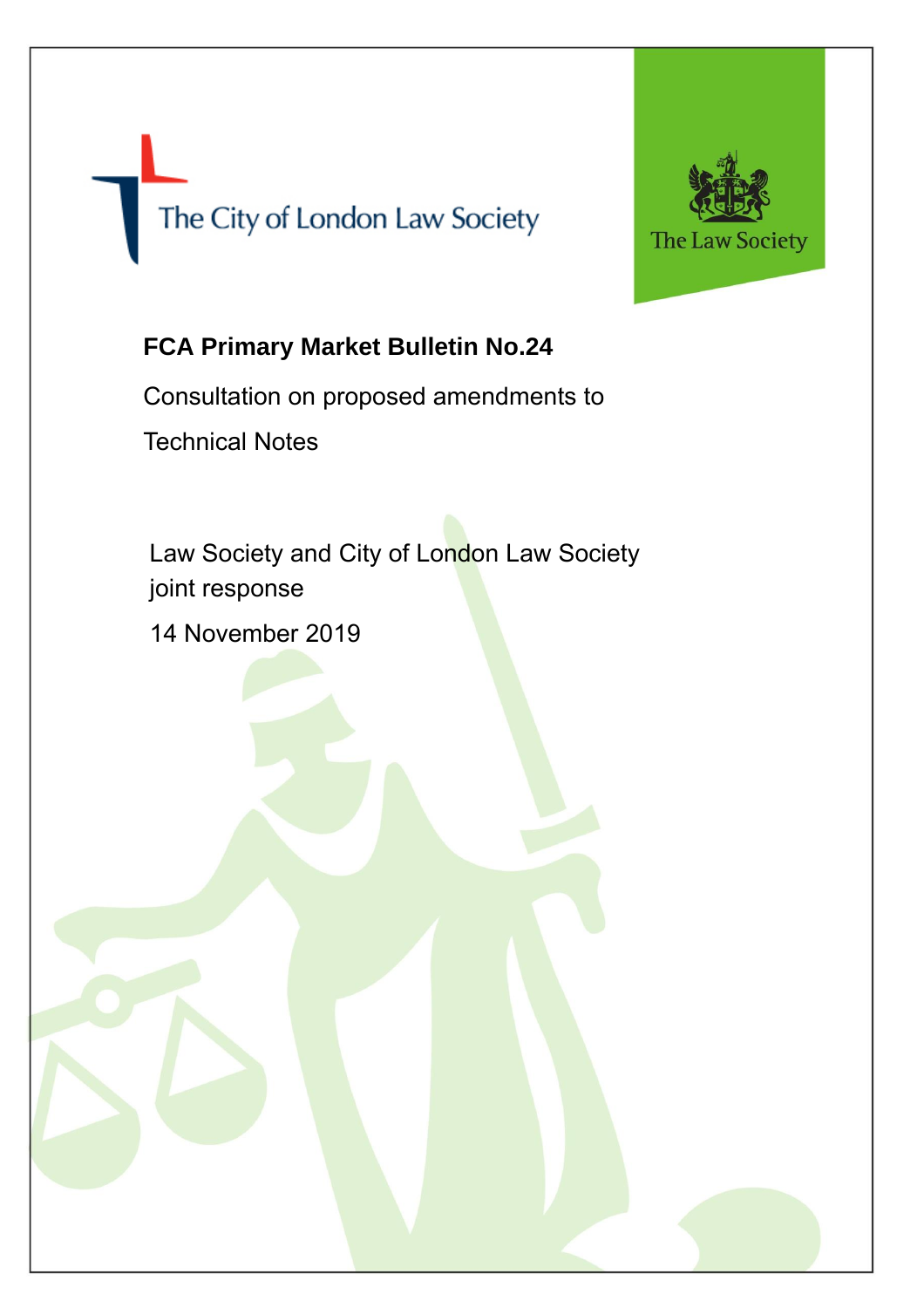#### **Introduction**

- 1. The views set out in this paper have been prepared by a Joint Working Party of the Company Law Committees of the City of London Law Society (**CLLS**) and the Law Society of England and Wales (the **Law Society**).
- 2. The CLLS represents approximately 17,000 City lawyers through individual and corporate membership, including some of the largest international law firms in the world. These law firms advise a variety of clients from multinational companies and financial institutions to Government departments, often in relation to complex, multijurisdictional legal issues. The CLLS responds to a variety of consultations on issues of importance to its members through its 19 specialist committees.
- 3. The Law Society is the professional body for solicitors in England and Wales, representing over 160,000 registered legal practitioners. It represents the profession to Parliament, Government and regulatory bodies in both the domestic and European arena and has a public interest in the reform of the law.
- 4. The Joint Working Party is made up of senior and specialist corporate lawyers from both the CLLS and the Law Society who have a particular focus on issues relating to capital markets.

### **Response**

5. We refer to the FCA's Primary Market Bulletin No.24 in respect of its consultation on two technical guidance notes concerning closed-ended investment funds. We set out our comments on each of the technical notes below.

### *FCA/TN/409.1 – Master-feeder structures (Amendment)*

6. We agree with the proposed amendments to this technical note and have no further comments to raise.

### *FCA/TN/411.1 – Class testing changes to an investment management agreement where there are unquantifiable benefits* **(***New***)**

- 7. We understand that the intention behind the new technical note is to provide guidance to a closed-ended fund and its investment manager on the application of Listing Rule 11 (related party transaction rules) where the benefit of any changes to an investment management agreement (IMA) may be difficult to quantify and, consequently, the class tests are difficult to apply.
- 8. In the fourth paragraph of the technical note, the FCA accept that, where, as a result of a change to the IMA, there is no financial benefit to a related party which is capable of being quantified, the percentage ratio would be zero. It follows that only *quantifiable* benefits of a change to the IMA would potentially fall within the scope of LR 11.
- 9. In the light of this, it is unclear why the technical note states that, when providing individual guidance on whether LR 11 applies, the FCA may also ask questions to determine whether there are any unquantifiable benefits to the related party, including whether there is any other impact of the change "*such as a change in the regulatory status of either party*". This is somewhat confusing, as it suggests that non-economic considerations may be relevant whereas the related party tests only work for economic changes. We think that it would be helpful for there to be clarity whether the intention is that only changes with an economic impact should be caught or whether the FCA is trying to cast the net wider than this. If the latter is the case, then there would need to be guidance as to the kind of changes with a non-economic impact which the FCA have in mind. As we say, there needs to be clarity as to whether only economic changes are to